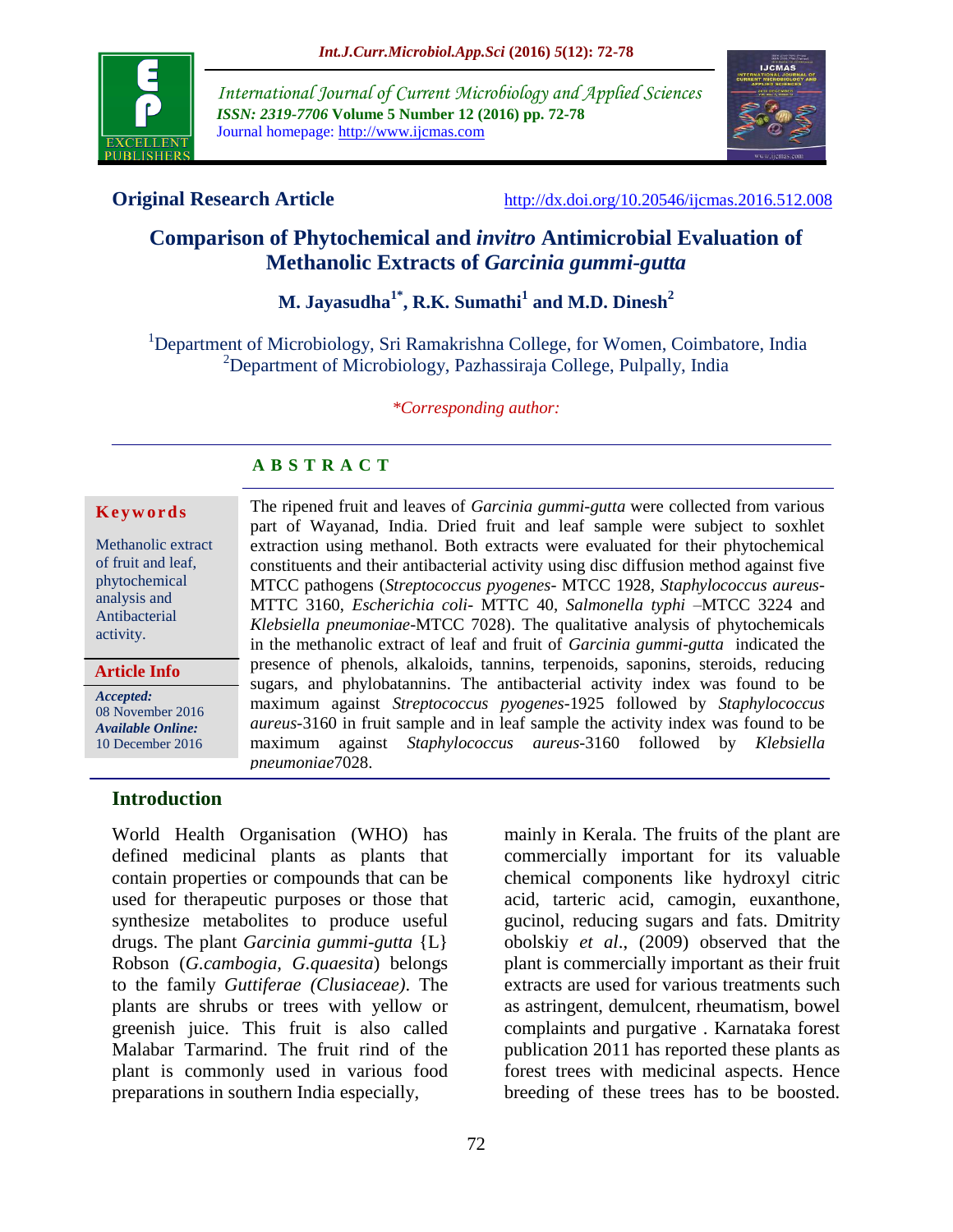Carlos *et al.,* (2008) suggested that the main component of the fruits is hydroxyl citric acid and is used in anti obesity drugs.

#### **Materials and Methods**

## **Collection of samples**

The ripened fruit and leaves of *Garcinia gummi-gutta* were collected from various parts of Wayanad, India. Approximately 1 kg of fruit and leaf samples was collected in polythene bags and taken to the laboratory. The samples are washed with clean sterile water and shade dried. After drying the samples are pulverized using a mechanical blender into coarse powder and then transferred into air tight container.

## **Extraction Process**

Approximately 20g of dried samples were weighed and was soxhleted using methanol as the solvent. The crude extract thus collected was completely evaporated and stored at 4°C until further use.

## **Preliminary phytochemical screening**

Both extracts were subjected to various qualitative chemical tests for detecting the presence of phyto-constituents like alkaloids, flavanoids, tannins, saponins, phenolic compounds, reducing sugar, terpenoids, carotenoid, gum and phylobatannins. Screening of the extract for various phytochemical constituents was carried out using standard methods of Raaman, 2006 and Sofowora, 1993.

#### **Detection of alkaloids**

## **Mayer s Test**

To a few ml of the extracts, one or two drops of Mayer s reagent [Mercuric chloride (1.36g) was dissolved in 60ml of water and potassium iodide (5.0g) was dissolved in 10ml of water. The two solutions were mixed and made up to 100ml with water] was added by the side of the test tube. A white creamy precipitate indicated a positive result.

## **Wagner s Test**

To a few ml of the extracts, few drops of Wagner s reagent [Iodine (1.27g) and potassium iodide (2g) was dissolved in 5ml of water and made up to 100ml with distilled water] was added by the side of the test tube. A reddish brown precipitate indicates a positive result.

## **Detection of phenolic compounds and tannins**

a) Ferric chloride Test

To the extracts, few drops of neutral 5% ferric chloride solution were added. A dark green colour indicated the presence of phenolic compounds.

b) Lead Acetate Test

To the extracts, 3ml of 10% lead acetate solution was added. A bulky white precipitate indicated the presence of phenolic compounds.

## **Detection of presence of saponins**

The extracts was diluted with 20ml of distilled water and shaken well or mixed well with cyclomixer; formation of froth which is stable for 15 minutes indicated presence of saponins.

# **Detection of carbohydrate**

a) Fehling's test

To 2ml of aqueous solution of extract 5-8 drops of Fehling s solution was added. It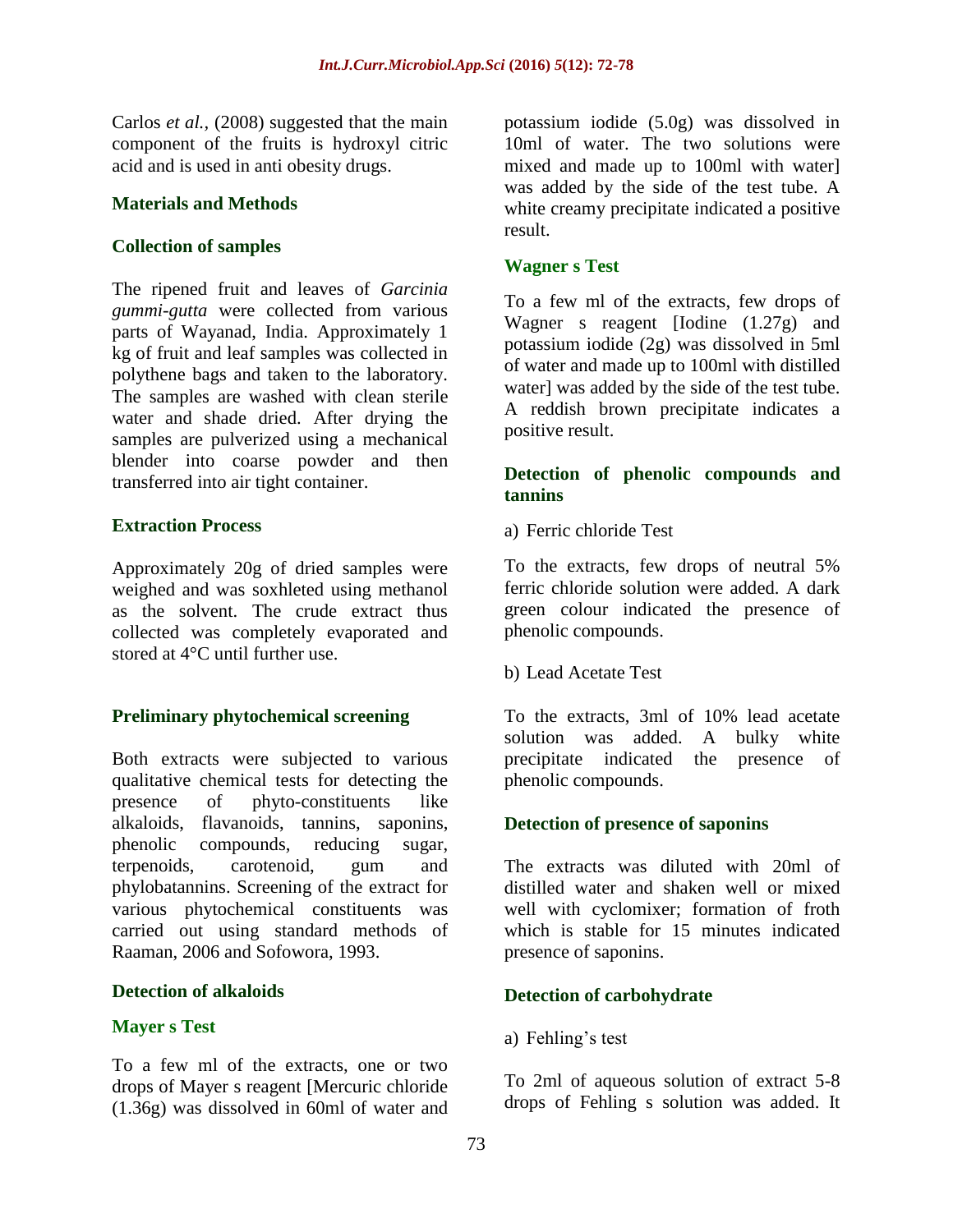was kept in the boiling water bath for few minutes, formation of brick red precipitate indicated presence of reducing sugar.

b) Benedict's test

To 1ml of aqueous extract 1ml of Benedict's reagent was added and kept in a boiling water bath for 2 minutes, formation of red precipitate indicated presence of reducing sugar.

## **Detection of Triterpenoids and steroids**

a) Salkowski test

The extract was treated with few drops of con. Sulfuric acid, shaken well and allowed to stand for some time, red color at the lower layer indicated the presence of steroids and formation of yellow colored lower layer indicated the presence of triterpenoids.

# **Detection of phylobatannins**

10ml of aqueous extract were boiled with 1% HCl taken in a test tube. Deposition of a red color indicated the presence of phylobatannins.

## **Antimicrobial activity- Disc diffusion method (Acar** *et al.,* **1991; Doughari, 2006)**

The antimicrobial activity was evaluated by disc diffusion method. The stock solution of the extract was prepared in the concentration of 0.1g/ml. From that various volume of 15 µl, 20 µl, 25µl, 30µl, 35µl and 40µl corresponding to 1.5 mg/ml, 2 mg/ml, 2.5 mg/ml, 3mg/ml, 3.5 mg/ml and 4 mg/ml were taken separately. For the determination of antimicrobial activity, bacterial cultures were adjusted to 0.5 McFarland turbidity standard and lawn cultured into Muller-Hinton agar plates (g/l) (Beef extract-300,Casein acid hydrolysate17.50, Starch-1.50, Agar-17.00, pH-7.3).The cultures used were *Streptococcus pyogenes*-MTCC 1928, *Staphylococcus aureus*-MTTC 3160,*Escherichia coli*- MTTC 40,*Salmonella typhmurium* –MTCC 3224 and *Klebsiella pneumoniae-*MTCC 7028. Sterile filter paper discs impregnated with extracts of different concentration were applied over each of the culture plates seeded with the 0.5 McFarland cultures of bacteria (distilled water served as negative control and chloramphenicol as positive control). Bacterial cultures were then incubated at 37°C for 24 hours. Antibacterial activity was determined by measuring the zone of inhibition around each paper disc. The experiment was done in triplicates.

# **Result and Discussion**

# **Preliminary phytochemical screening of**  *Garcinia gummi-gutta*

The qualitative analysis of phytochemicals in the methanolic extract of leaf and fruit of *Garcinia gummi-gutta* indicated the presence of phenols, alkaloids, tannins, terpenoids, saponins, steroids, reducing sugars, and phylobatannins. The results are tabulated in table -1.

Phytochemical analysis conducted on the fruit and leaf extract disclosed medicinal as well as physiological activities (Tarali chowdhury, 2014).

Phenols are found in the natural world, especially in the plant kingdom. Some phenols are proved to have hypertensive effects and antioxidant properties. Phenolic compounds are one of the largest and most ubiquitous groups of plant metabolites (Singh *et al.,* 2007).

Saponins present in plants have been suggested as possible anti- carcinogens.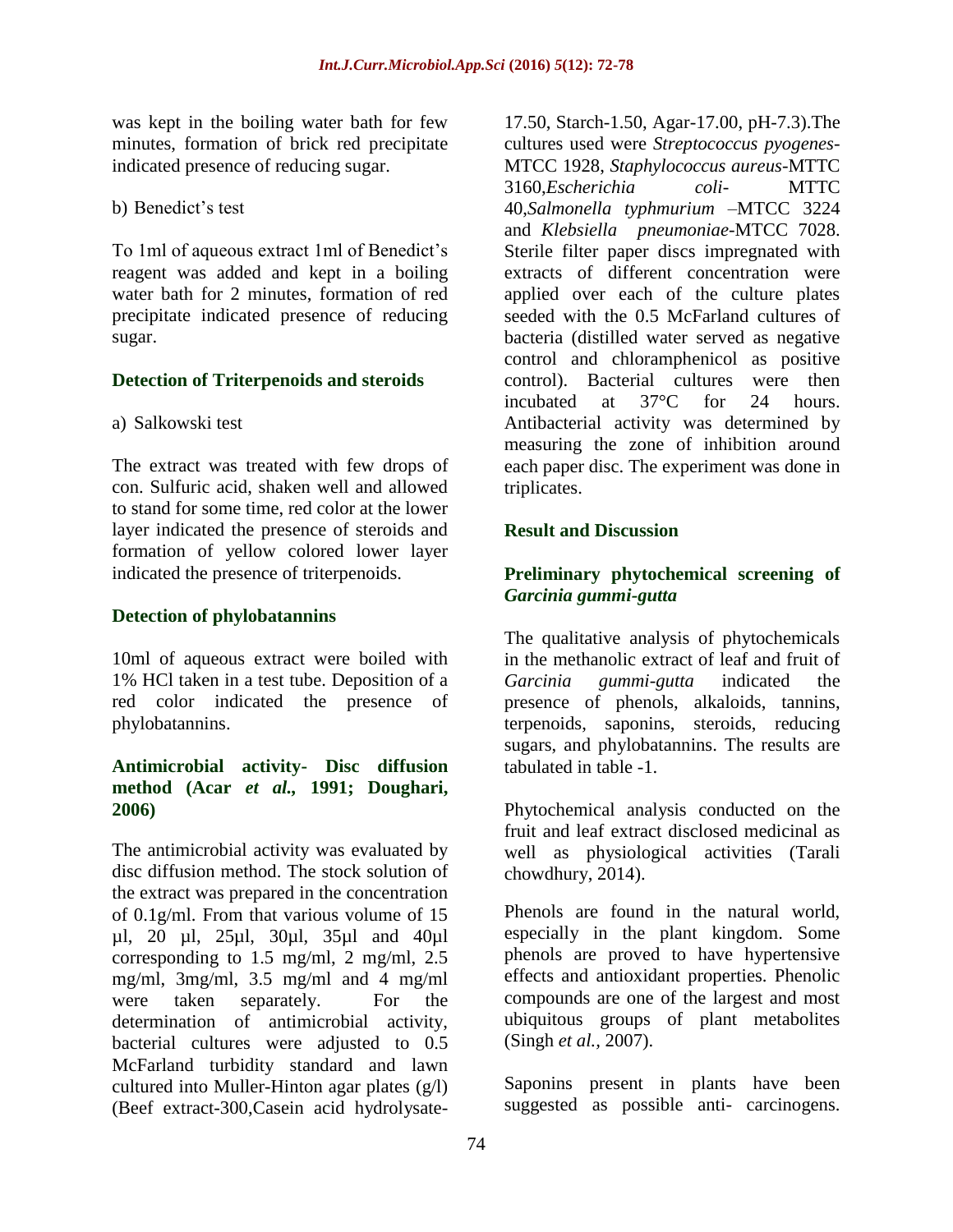However, the anticarcinogenic effects of saponins from commonly consumed plant foods have not been studied (Rao *et al.,* 2010). Terpenoids have medicinal value such as anti-carcinogenic, antimalarial, antimicrobial and diuretics activity (Deganhardt, 2003 and Pichersky and Gershezon, 2002). Phylobatannins and steroids which were found to be present in all the extract of the plant parts and they are of tremendous importance and interest in pharmaceutical research (Rao *et al.,* 2003).

Alkaloids are used medicinally. They provide information to determine lead structures of novel synthetic drugs. These compounds have antimicrobial activity by inhibiting DNA topoisomerase (Bonjean K., 1998).Tannins which helps to reduce the risk of coronary heart diseases (Janaky Ranjithkumar, 2010).

# **Antibacterial Activity of** *Garcinia gummigutta*

The antibacterial effect was determined using the disk diffusion method as outlined in (Bauer *et al.,* 1966). The zones of bacterial inhibition were measured to the nearest whole millimeter (mm). Diameter of zone of inhibition >10 mm were considered active (Dosumu *et al.,* 2006). The antibacterial activity found in the plant extracts have been attributed to some of the secondary metabolites (Cowman, 1999).

## **Antibacterial activity of fruit extract of**  *Garcinia gummi-gutta*

The methanolic extract of *G gummi-gutta* showed good to moderate antibacterial effect on all the strains that was tested. Various extract showed different effects on the bacteria, which were summarized in Table 2 and plate1-5. For this study two gram positive bacteria (*Streptococcus* 

*pyogenes-*1925, *S. aureus-*3160*)* and three gram negative bacteria (*E. coli-*40, *K. pneumonia-*7028*, S.typhi-*3224) were used. Chloramphenicol (30 mcg) was used as a positive control. The main reason to use Chloramphenicol was because of its broadspectrum antibiotic activity and it was seen that various multi drug resistant bacteria were still sensitive to Chloramphenicol (Fernández *et al.,* 2012). From the 'Standard Zone Size Interpretative Chart for Chloramphenicol', the results were interpreted. For *Streptococcus pyogenes-*1925, the methanolic extract showed an inhibition zone of about 28 mm, which indicates that the methanolic extract had shown a good antibacterial activity and *S. aureus* showed a maximam inhibition zone of about 24 mm. The antimicrobial activity index of methanolic extract of fruit extract of *Garcinia gummi-gutta* was found to be maximum against *Streptococcus pyogenes-*1925 followed by *Staphylococcus aureus-*3160. The extract shows moderate level of activity against rest of the organisms.

# **Antibacterial Activity of leaf extract of**  *Garcinia gummi-gutta*

In the present investigation, methanolic extract of leaf of *Garcinia gummi-gutta* were used to assess the antibacterial activity of the plant. It was observed that the methanolic extract of leaf showed 24mm zone of inhibition against *S. aureus-*3160and showed 23mm zone of inhibition against *klebsiella pneumonia-*7028. (Maridass *et al.,* 2010) has reported the antibacterial activity of *Garcinia gummi-gutta* leaf against the growth of *Salmonella typhi* producing 17mm growth inhibition zone. Results obtained in the present study revealed that *Garcinia gummi-gutta* leaves exhibited growth of *Salmonella typhi-*3224 producing 21mm growth inhibition zone and least inhibition zone of 10mm against *E.coli-*40.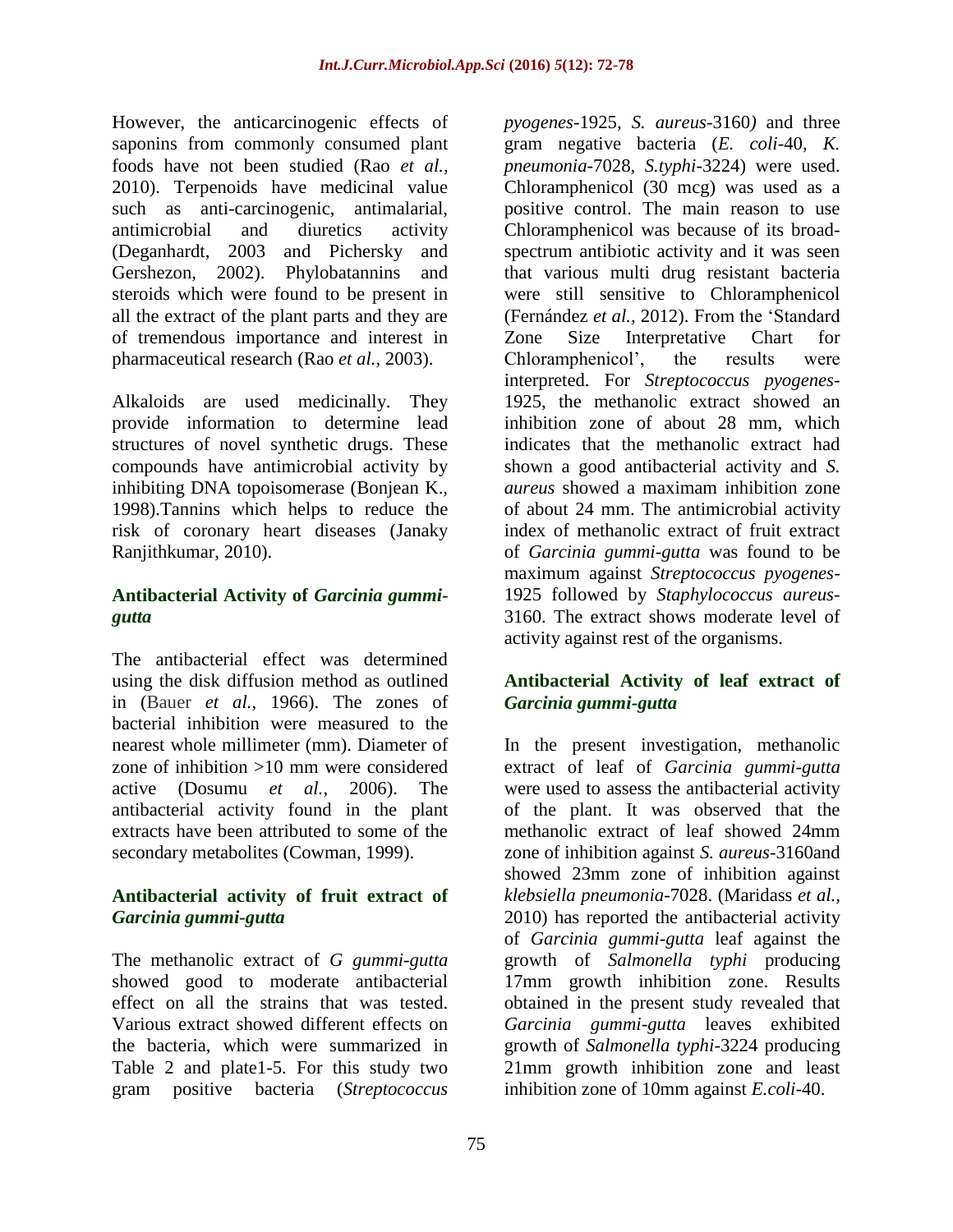#### *Int.J.Curr.Microbiol.App.Sci* **(2016)** *5***(12): 72-78**

| <b>Phytochemical tests</b> | Fruit | Leaf |
|----------------------------|-------|------|
| Phenols                    |       |      |
| Alkaloids                  |       |      |
| <b>Tannins</b>             |       |      |
| Saponins                   |       |      |
| Terpenoids                 |       |      |
| Steroids                   |       |      |
| Reducing sugar             |       |      |
| Phylobatannins             |       |      |

## **Table.1** Phytochemical analysis of *Garcinia gummi-gutta*

#### **Table.2** Antibacterial activity of fruit extract

| <b>Test microorganism</b>                              |    | Inhibition zone of fruit extract in mm |     | Concentration (mg/ml) | Inhibition zone of<br>Chloramphenicol (2.5 mg/ml) |     |       |
|--------------------------------------------------------|----|----------------------------------------|-----|-----------------------|---------------------------------------------------|-----|-------|
|                                                        | 4  | 3.5                                    | 3.0 | 2.5                   | 2.0                                               | 1.5 | in mm |
| <i>Streptococcus</i><br><i>pyogenes</i> (MTCC<br>1925) | 28 | 23                                     | 18  | 15                    | 10                                                |     | 25    |
| Staphylococcus<br>aureus(MTCC 3160)                    | 24 | 20                                     | 18  | 15                    | 10                                                |     | 30    |
| Escherichia coli<br>(MTCC 40)                          | 20 | 17                                     | 14  | 10                    |                                                   |     | 30    |
| Klebsiella pneumonia<br>(MTCC 7028)                    | 18 | 16                                     | 14  | 11                    |                                                   |     | 20    |
| Salmonella typhi<br>(MTCC 3224)                        | 18 | 15                                     | 13  | 10                    |                                                   |     | 33    |

## **Table.3** Antibacterial activity of leaf extract

| <b>Test microorganism</b>                      |     |     |                              | Inhibition zone of leaf extract in mm | <b>Inhibition zone of Chloramphenicol</b> |
|------------------------------------------------|-----|-----|------------------------------|---------------------------------------|-------------------------------------------|
|                                                |     |     | <b>Concentration</b> (mg/ml) |                                       | $(2.5 \text{ mg/ml})$ in mm               |
|                                                | 2.0 | 3.0 | 4.0                          | 5.0                                   |                                           |
| <i>Streptococcus</i><br>pyogenes (MTCC<br>1925 |     | 5   | 12                           | 17                                    | 25                                        |
| Staphylococcus<br>aureus<br><b>MTCC 3160)</b>  | 6   | 12  | 20                           | 24                                    | 30                                        |
| Escherichia coli<br>(MTCC 40)                  |     |     | 5                            | 10                                    | 30                                        |
| Klebsiella pneumonia<br>(MTCC 7028)            | 9   | 14  | 19                           | 23                                    | 20                                        |
| Salmonella typhi<br>(MTCC 3224)                | 12  | 16  | 19                           | 21                                    | 33                                        |

The results of methanolic leaf extract of *Garcinia gummi-gutta* are tabulated in

Table-3. The activity index was found to be maximum against *Staphylococcus aureus-*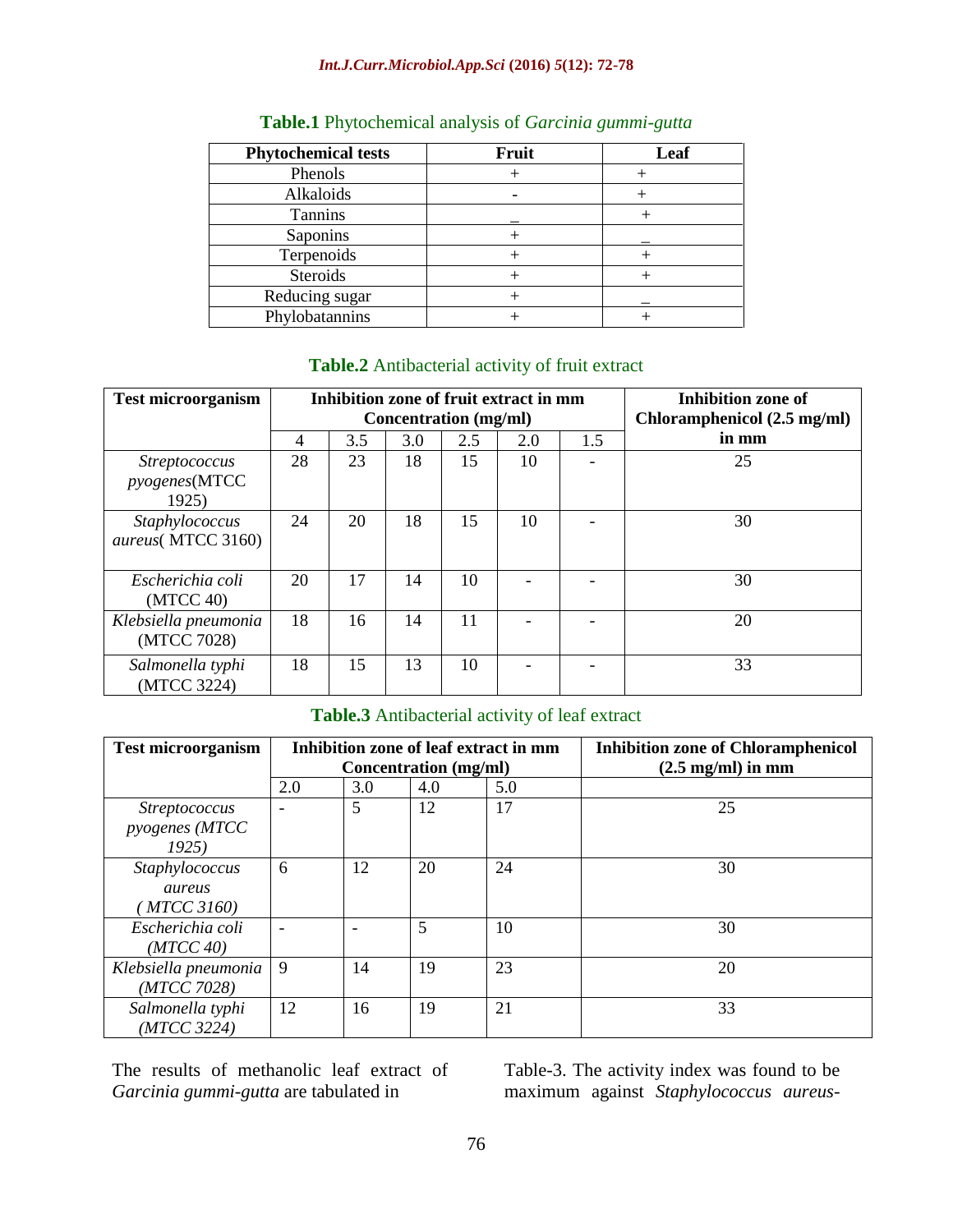3160 followed by *Klebsiella pneumoniae-*7028. The extract shows moderate level of activity against rest of the organisms.

In conclusion, the results acquired from this study concluded that methanolic extract of fruit shows maximum activity than leaf extract. Thus suggest that the identified phytochemical compounds may be the bioactive constituents. Thus *Garcinia gummi-gutta* is proving to be a valuable reservoir of bioactive compounds of substantial medicinal merit .The observed inhibitory effect of methanolic extract of *G. gummi-gutta* consist of high phenolic compounds in both extractsare an indication of the plant effectiveness in being used as anti – bacterial agent, as it is used in disinfections. The high Saponins content in fruit extract explains its high antibacterial effects. From the above studies we can conclude that *G. gummi-gutta* showed a good antibacterial activity on all the organisms tested.

## **Acknowledgement**

The authors of this paper are very much thankful to the Department of Microbiology, Sri Ramakrishna College for women, Coimbatore, Tamil nadu and Pazhassiraja College, pulpally, Wayanad, Kerala.

#### **References**

- Acar, J.F. and F.W. Goldstein. 1991. disk susceptibility test. In: antibiotic in laboratory medicine. Loran (Ed),  $3^{\text{rd}}$ Edn.
- Bauer, A.W., Kirby, W.M.M., Sherris, J.C., Truck, M. 1966. Antibiotic susceptibility testing by a standardized single disc method. *American J. Clin. Pathol.,* 45: 493-496.
- Bonjean, K., De Pauw-Gillet, M.C. 1998. *J. Ethnopharmocol.,* vol 69, 1998, 241- 246.
- Carlos, A.R., Rossetto, S., Halmenschlayer, G., Linden, R., Heckler, E., Maria, S., Fernandez, P., Jose, L. Lancho, L. 2008.Evaluation of pharmotherapeutic efficacy of Garciniacambogia plus Amorphophalluskonjac for the treatment of obesity. *Phytotheraphy Res.,* 22(9), 1135-1140.
- Cowan, Marjorie Murphy. 1999. "Plant products as antimicrobial agents." *Clinical Microbiol. Reviews,* 12(4): 564-582.
- Deganhardt, J. 2003. Attracting friends to feast on foes: Engineering terpene emission to make crop plant more attractive to herbivore enemies. *Curr. Opin. Biotechnol.,* 14:169-176.
- Dmitriy Obolskiy, Ivo Pischel, Nisarat Siriwatanametanon, Michael Heinrich. 2009. *Phytotherapy res.,* Vol 23, Issue 8: 1047– 1065.
- Dosumu, O.O., Nwosu, F.O., Nwogu, C.J. 2006. Phytochemical screening and anti-microbial studies of extracts of Hyphaenethebaicalinn (Mart) palmae. *Int. J. Trop. Med.,* 1(4): 186-189.
- Doughri, J.H. 2006. antimicrobial activity of jamariindusindica Linn. *Trop. J. Parm. Res.,* 5: 597-603.
- Fernández, M., Conde, S., de la Torre, J., Molina-Santiago, C., Ramos, J.L., *et al*. 2012. Mechanisms of resistance to chloramphenicol in *Pseudomonas putida* KT2440. *Antimicrob. Agents Chemother.,* 56: 1001-1009.
- Janaky Ranjithkumar. 2010. *J. Chem. Pharm. Res.,* 2(4): 371-377.
- Maridass, M., Ramesh, U. and Raju, G. 2010. Evaluation of phytochemical, Pharmacognostical and Antibacterial Activity of *Garcinia gummi-gutta* Leaves. *Pharmacologyline*, 1: 832- 837. 243.